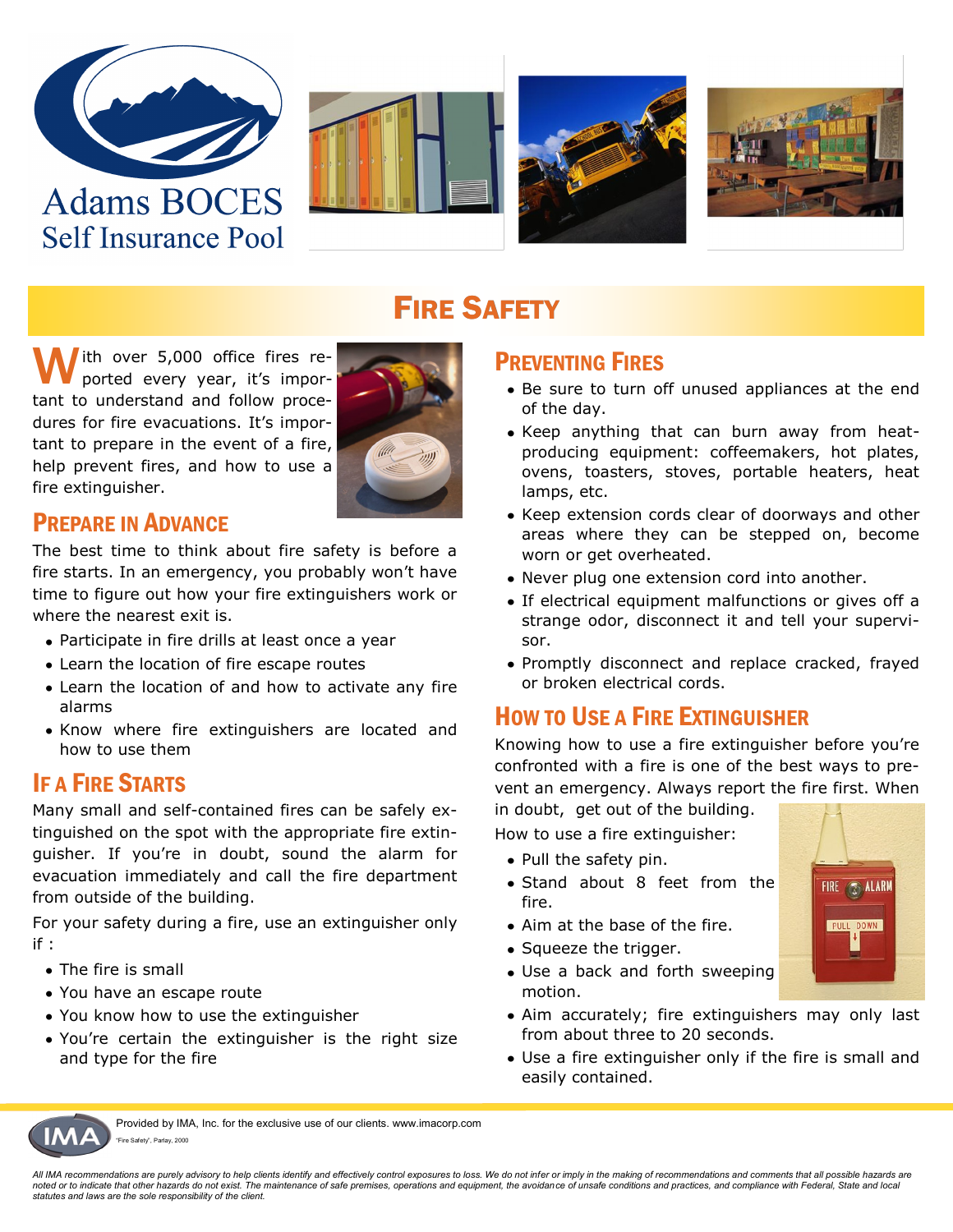

**Self Insurance Pool** 







### **EXTINTORES DE INCENDIOS**

Con más de 5,000 incendios en ofici-<br>Con mas reportados todos los años, es nas reportados todos los años, es importante entender y seguir los procedimientos para las evacuaciones de incendios. Es importante prepararse en caso de un incendio, ayudar a impedir incendios y saber cómo se utiliza un extintor de incendios.



#### ESTAR PREVENIDO

El mejor momento para pensar sobre la seguridad contra incendios es antes de que empiecen. Durante una emergencia, probablemente no hay tiempo para estudiar cómo funcionan o dónde se encuentran los extinguidores de incendios.

- Participe en simulacros de incendio por lo menos una vez al año.
- Conozca las salidas de escape en caso de incendio.
- Conozca dónde están ubicadas y cómo activar las alarmas de incendio.
- Conozca dónde están ubicados y cómo utilizar los extinguidores de incendio.

#### SI SE INICIA UN INCENDIO

Muchos incendios pequeños y localizados se pueden apagar con seguridad en el sitio donde se inician utilizando el extinguidor apropiado para el tipo de incendio. En caso de duda, haga sonar la alarma para que todos evacuen el lugar inmediatamente y llame al departamento de bomberos una vez fuera del edificio.

Para su seguridad durante un incendio, sólo utilice un extinguidor si:

- El incendio es pequeño.
- Usted tiene una ruta de escape.
- Sabe utilizar el extinguidor.
- Sabe con certeza cuál es el extinguidor correcto para el tamaño y el tipo de incendio.

#### CÓMO EVITAR INCENDIOS

- Al finalizar la jornada, asegúrese de apagar todos los aparatos eléctricos que no estén en uso.
- Aleje de los aparatos que produzcan calor todo material que pueda quemarse: cafeteras, hornillas, hornos, tostadoras, estufas, calentadores portátiles, lámparas para calentar, etc.
- Ponga atención para evitar que las extensiones eléctricas no estén cerca de las puertas o en un sitio donde alguien las pueda pisar, se recalienten o se dañe su aislamiento.
- Nunca conecte una extensión eléctrica a otra.
- Desconecte los aparatos eléctricos que no funcionen correctamente o que emanen un olor extraño e infórmeselo a su supervisor.
- Desconecte y reemplace con prontitud toda extensión eléctrica que esté gastada, raída o rota.

#### CÓMO USAR UN EXTINGUIDOR DE INCENDIOS

Una de las mejores maneras de evitar emergencias es saber usar un extinguidor de incendios antes de verse en la situación de apagar un incendio. Siempre reporte el incendio primero. En caso de duda, salga del edificio.

Use el extinguidor de este modo

- Hale el perno de seguridad.
- Ubíquese a unos 8 pies de distancia del incendio.
- Apunte a la base del incendio.
- Apriete el gatillo.
- Con movimientos amplios cubra las llamas con el contenido del extinguidor.



- Apunte con precisión, el contenido de los extinguidotes sólo dura de 3 a 20 segundos.
- Utilice un extinguidor de incendios sólo si el incendio es pequeño y fácil de contener.



Provided by IMA, Inc. for the exclusive use of our clients. www.imacorp.com Fire Safety", Parlay, 2000

*All IMA recommendations are purely advisory to help clients identify and effectively control exposures to loss. We do not infer or imply in the making of recommendations and comments that all possible hazards are noted or to indicate that other hazards do not exist. The maintenance of safe premises, operations and equipment, the avoidance of unsafe conditions and practices, and compliance with Federal, State and local statutes and laws are the sole responsibility of the client.*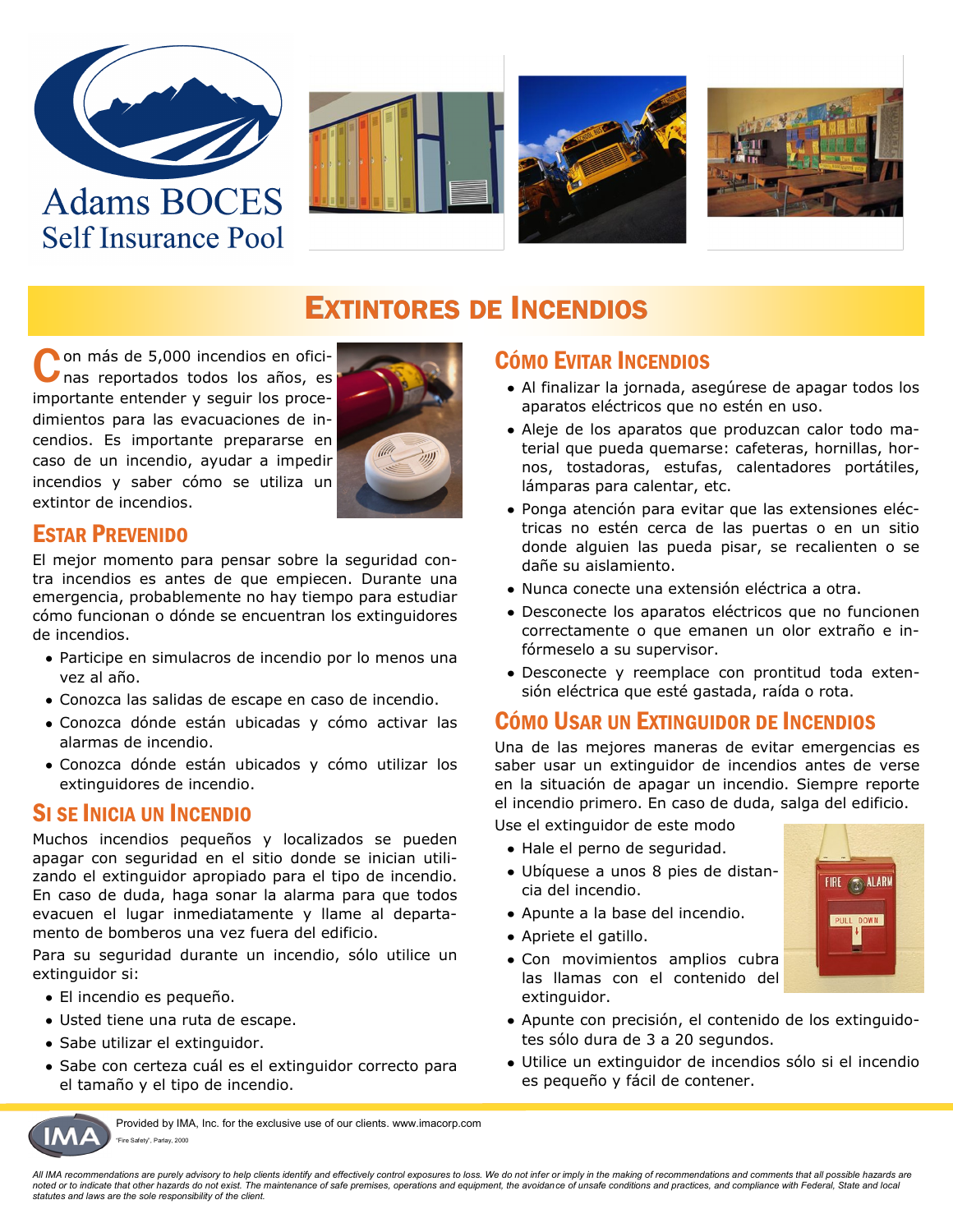

# CHOOSING A F**R**<br>I  $\blacksquare$ XTINGUISHER



Do you know where fire extinguishers are located in your workplace? **Do you know where fire extinguishers are located in your workplace?** Do you know what types of fire extinguishers are in your workplace? **Do you know what types of fire extinguishers are in your workplace?** Do you know how to use a fire extinguisher? **Do you know how to use a fire extinguisher?**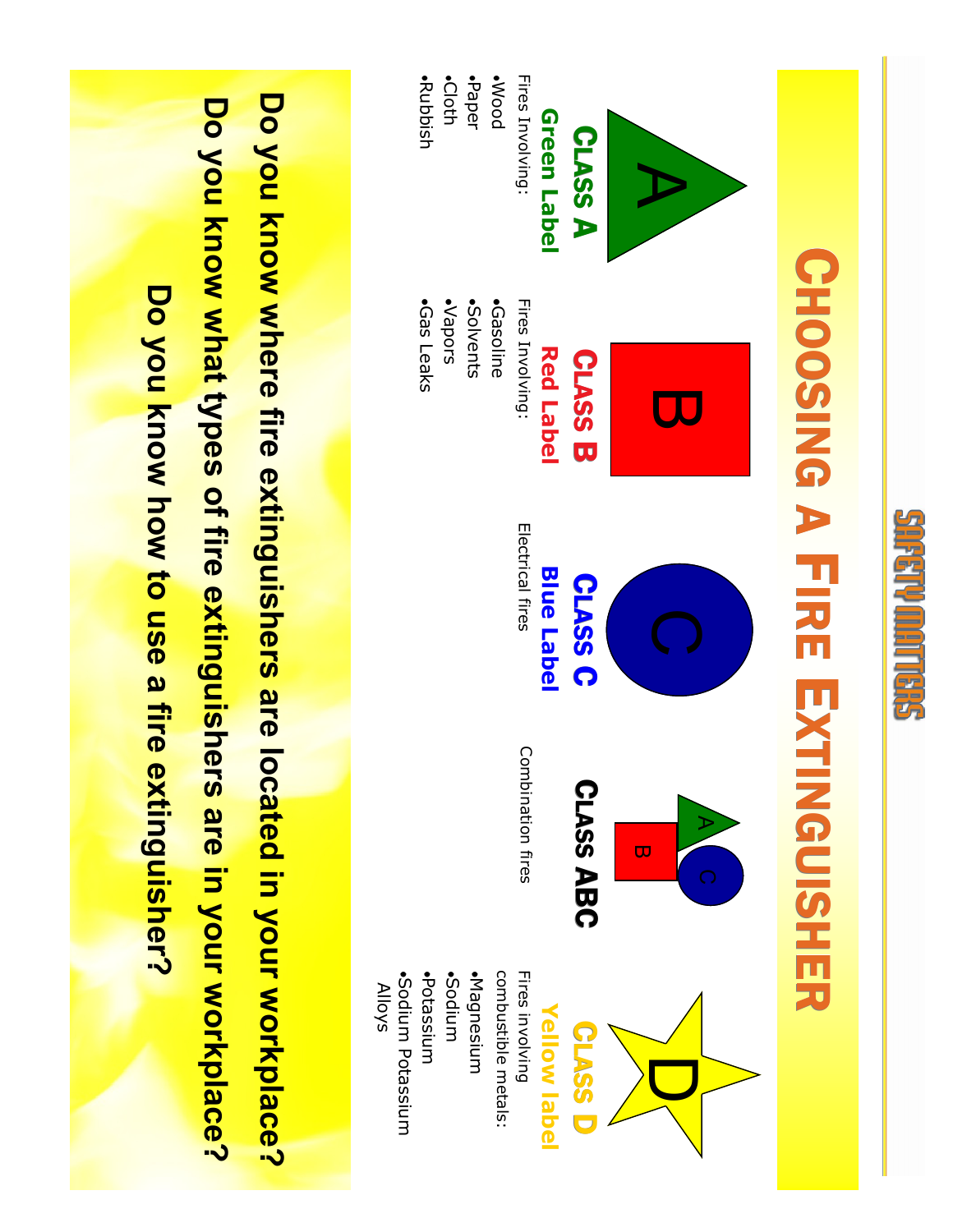

# CÓMO ESCOGER Ş EXTINTOR DE INCENDIOS



# Etiqueta Amarilla **Etiqueta Amarilla**

D

·Incendios que tienen ·metales combustibles: que ver con metales combustibles: Incendios que tienen

Sodio potasio

·Sodio potasio

Potasio

Basura

Escapes de gas

•Escapes de gas

¿Sabe dónde están ubicados los extintores de incendios en su trabajo? **¿Sabe dónde están ubicados los extintores de incendios en su trabajo?** ¿Sabe qué tipos de extintores de incendios hay en su trabajo? **¿Sabe qué tipos de extintores de incendios hay en su trabajo?** ¿Sabe cómo utilizar un extintor de incendios? **¿Sabe cómo utilizar un extintor de incendios?**